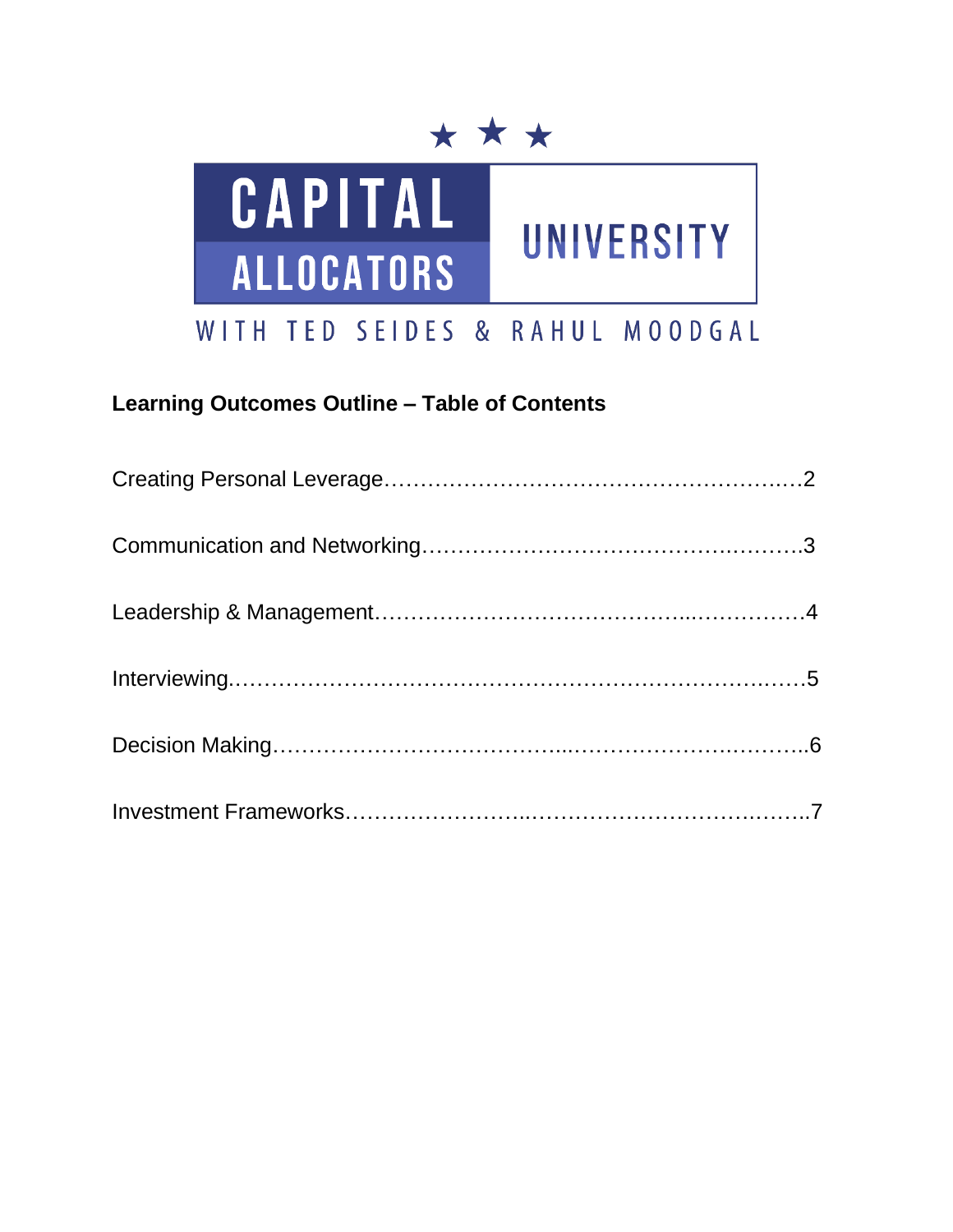### **Learning Outcomes for Creating Personal Leverage**

- I. Apply Simon Sinek's "Golden Circle" framework to their personal and professional goals
- II. Distinguish between telic and atelic activities and how each contribute to accomplishing long-term goals
- III. Describe the Rocks, Pebbles, Sand framework and how our time can get absorbed by unimportant tasks.
- IV. Leverage the GPS framework for setting goals, measuring success, and achieving outcomes
- V. Describe the \$10K framework and the relationship between skill and leverage
- VI. Provide examples of \$1 through \$10K work in your role and across the investment office
- VII. Ask questions to define your investment office's \$10K portfolio
- VIII. Apply best practices to build personal leverage through "tracking tools," calendar management, saying "no", delegation, time away from the office, and habit change.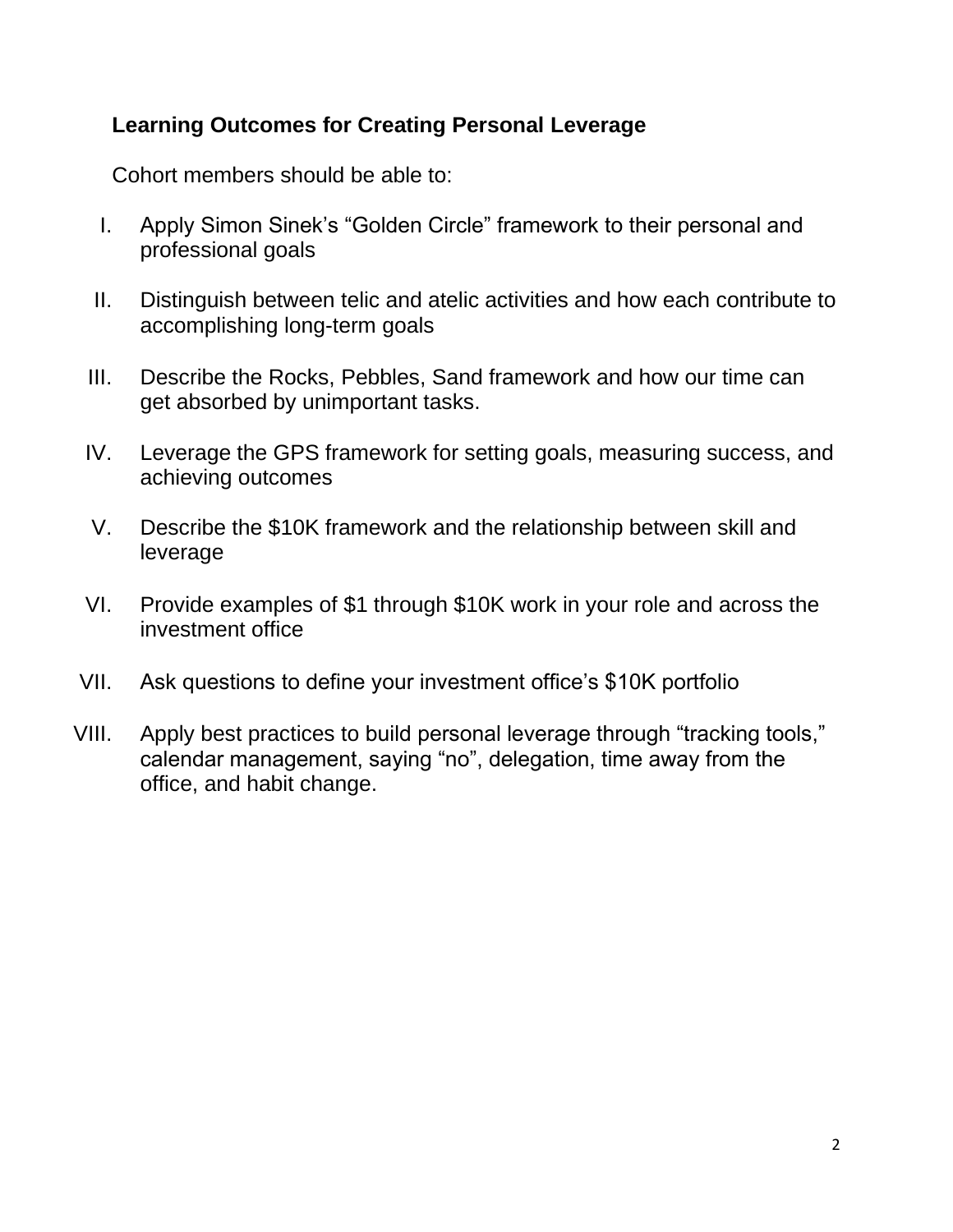## **Learning Outcomes for Communication and Networking**

- I. Describe the principles of great public speaking
- II. Understand how to motivate an audience to listen
- III. Present effectively to a small group
- IV. Describe the key components of active listening including noting distractions, mirroring, validation, and empathy
- V. Recognize phrases conductive to active listening
- VI. Remember the elements of writing from high school
- VII. Adapt writing principles to a virtual world
- VIII. Describe and implement the framework for effective networking
- IX. Understand networking rules of thumb and common misconceptions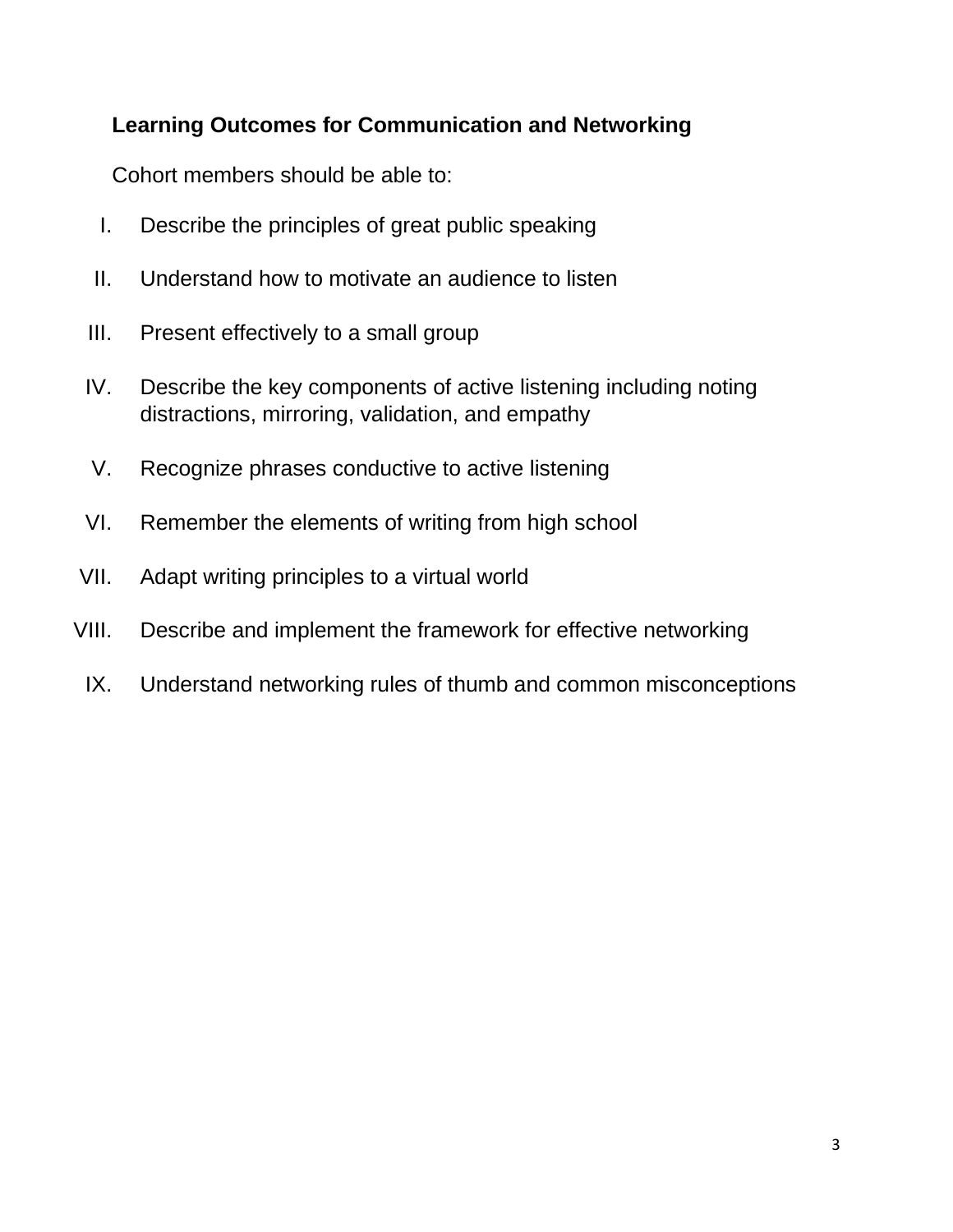### **Learning Outcomes for Leadership & Management**

- I. Differentiate between leadership and management and the common frameworks associated with each
- II. Create practices and policies around the shared values of an organization
- III. Successfully create a vision statement, a values statement, and understand the difference between the two
- IV. Establish standards of conduct across an organization
- V. Leverage frameworks for effective communication within a team
- VI. Define "fanness" and understand its importance as a universal behavior for all leaders
- VII. Understand frameworks for inspiring and motivating a team
- VIII. Incorporate shared values into your interviewing and hiring processes
	- IX. Leverage frameworks for onboarding new team members
	- X. Design an organization intentionally across office space, functional roles, and meetings
	- XI. Use frameworks for project management
- XII. Apply lessons in delivering feedback to develop talent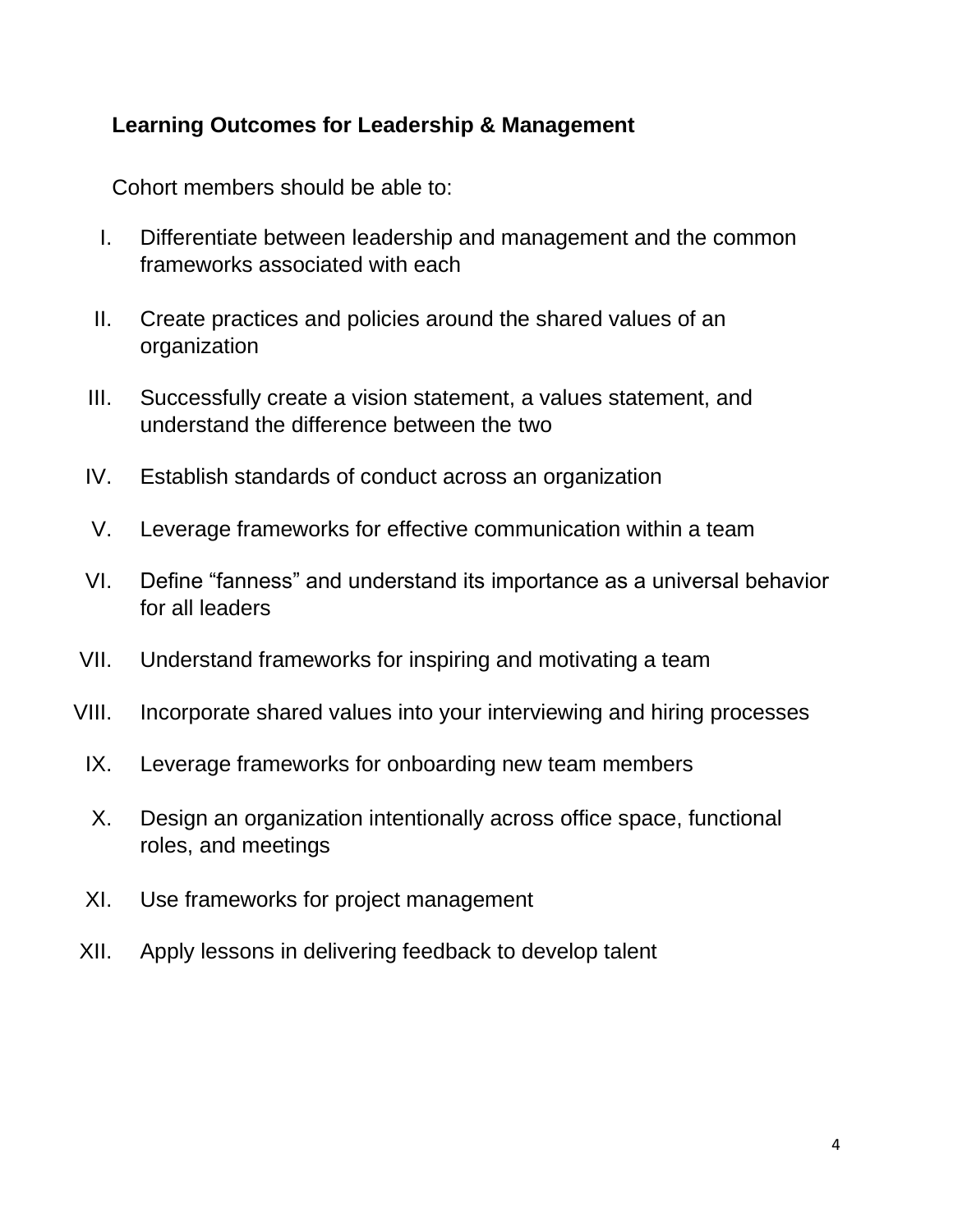#### **Learning Outcomes for Interviewing**

- I. Define interviewing core principals including purpose, preparation, setup, active listening, and feedback
- II. Describe why interview preparation leads to successful conversations and implement strategies to better prepare for interviews
- III. Determine how to prepare for a successful interview, including both content and context.
- IV. Successfully assign roles for team members to maximize participation and optimize meeting outcomes
- V. Distinguish between structures for introductory meetings versus those with an established relationship
- VI. Create processes to facilitate feedback following interviews
- VII. Describe common interview best-practices including mindset, considerations in the interview, techniques for asking questions, and gathering feedback
- VIII. Describe the search process for a CIO seat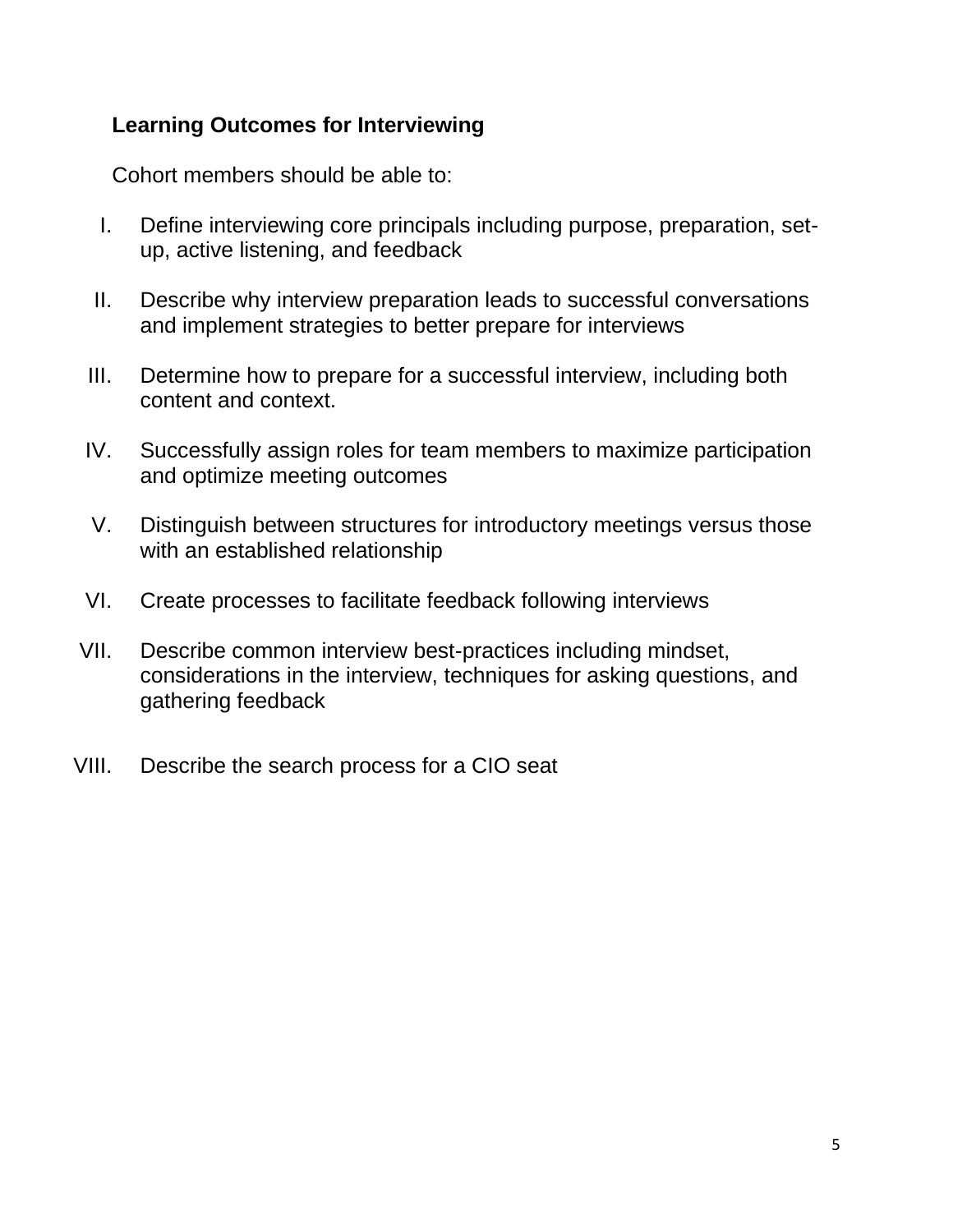### **Learning Outcomes for Decision Making**

- I. Understand the difference between a good decision and a good outcome
- II. Identify the challenges of decision making, including belief formation, bias, and inaccurate assessments
- III. Explain the framework for making a good decision using possibilities, probabilities, and preferences
- IV. Describe a decision making unit and the components of an effective decision making unit
- V. Define cognitive diversity and its influence on the decision making process
- VI. Describe base rates and their importance in making a good decision
- VII. Construct a pre-mortem analysis framework
- VIII. Describe a quitting decision and how it compares to other decision types
	- IX. Describe common pitfalls made by money managers and asset allocators in decision making
	- X. Create a feedback loop for improving decision quality for you and your investment team